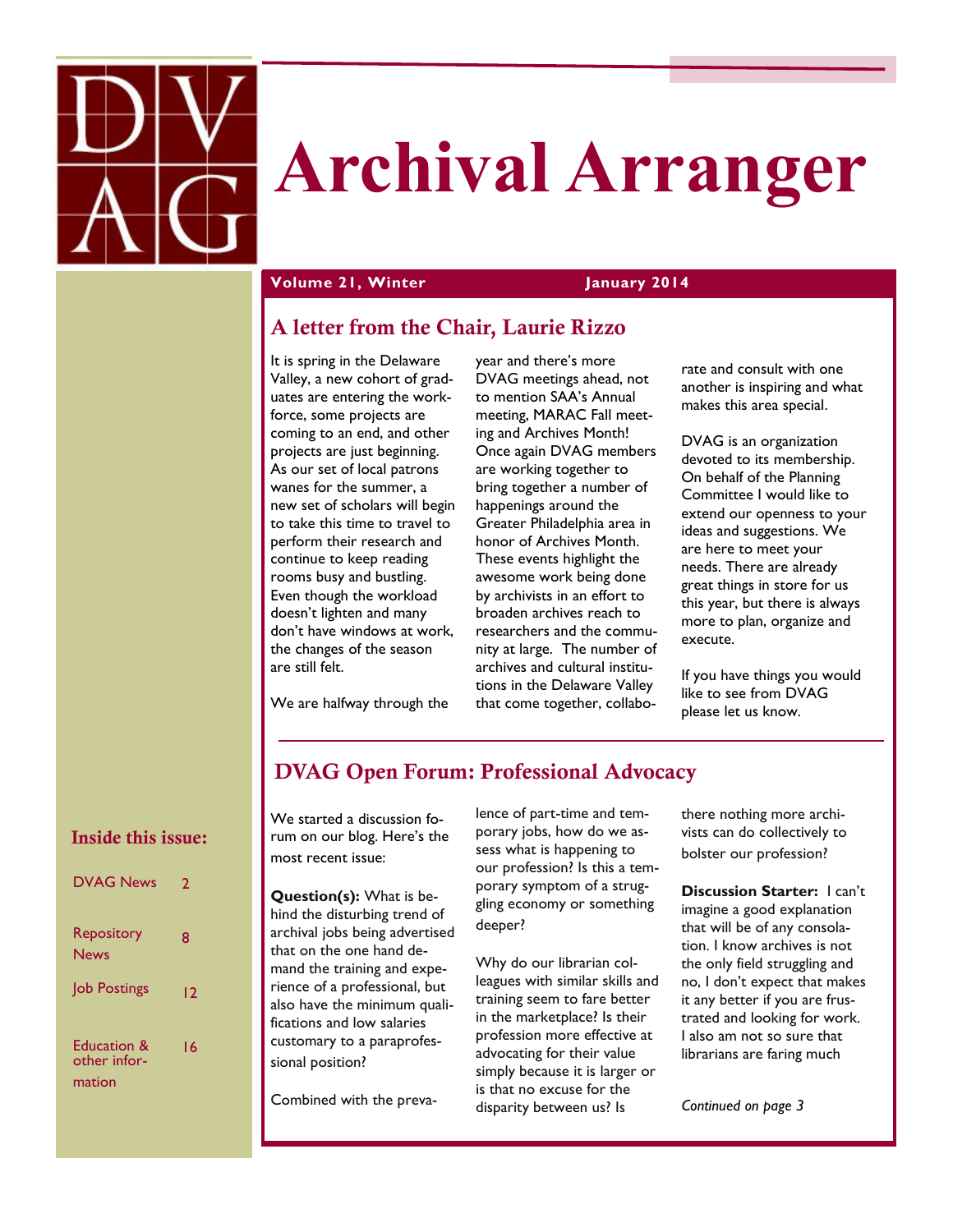## **DVAG Meeting Recap—April 1, 2014 Electronic Records Panel with Abby Adams, Jarrett Drake, and Laurie Rizzo**

*Contributed by Annalise Berdini*

DVAG's April 1<sup>st</sup> meeting at The Chemical Heritage Foundation took the form of an electronic records roundtable discussion. Thanks to panelists Abby Adams, Jarrett Drake, and Laurie Rizzo for answering participants' questions about accessioning, preserving, and processing e-records. Also thanks to Christiana Dobryznski Grippe for moderating the discussion.

**What are the basics needed to manage electronic records?** The panelists immediately mentioned a cooperative and resourceful IT department, or at least a dedicated and knowledgeable archivist. Abby Adams, Digital Archivist at Hagley Museum and Library, explained that Hagley does not have in-house IT support, but that their IT company comes in weekly to check on the systems.

The panelists also agreed that it is important to implement retention policies and keep up with documentation throughout the life cycle of electronic records. Jarrett Drake, Digital Archivist at Princeton University, said working with records managers is helpful, as is multi-year planning and dedicated staff. Panelists agreed that high staff turnover can

slow project and policy development. Finally, a sound storage system and data migration capabilities are crucial to managing electronic records.

**Is handling electronic records a job better suited to a records manager?** The panelists acknowledged that working with the records management department is helpful, but they all agreed that archivists are equipped for the task. The conversation then steered towards managing electronic records from other institutions, especially corporate records with long, though not permanent, life spans. The panelists stated that migration and preservation of these records can be messy if the archives is preserving them from a noncustodial position.

## **Does the accessioning workflow differ greatly from traditional paper record accessioning?** Jarrett Drake said that

at Princeton it is very similar, with just a few differences: a disk image is created of everything received, a directory print is created (large summary files), and backups are validated and created. At Hagley, Preservica is used to store erecords, and at Princeton, they are signing on as a partner with Hydra, although currently, Princeton's generic file storage system is used. No matter what the storage system, the panel stressed that when making decisions, it is important that archivists can get the data out, if needed, that data is backed up, and that the archivists maintain control over content. Additionally, integrity checks and ensuring that the data that comes out of the system is the same as the data that went in is crucial.

**How archivists can prepare for access and what can be done with obsolete formats in a collection?** The panel agreed that migration and reformatting are the best options for preserving at-risk file formats and maintaining records for access. Laurie Rizzo brought up the point that this is similar with analog moving image files, which must be migrated to digital formats. While this is not always perfect, it is the best answer available to archivists who do not want to lose access to those records. Tools to break up file formats and identify those at risk are helpful for prioritizing migration decisions. Disk images were mentioned as an excellent access copy, as they cannot be altered, although they may present storage issues in terms of space (a 500 GB hard drive with 30 GB of data would

*Continued* on page 3

**DVAG** *News and Updates* WAG News and Updates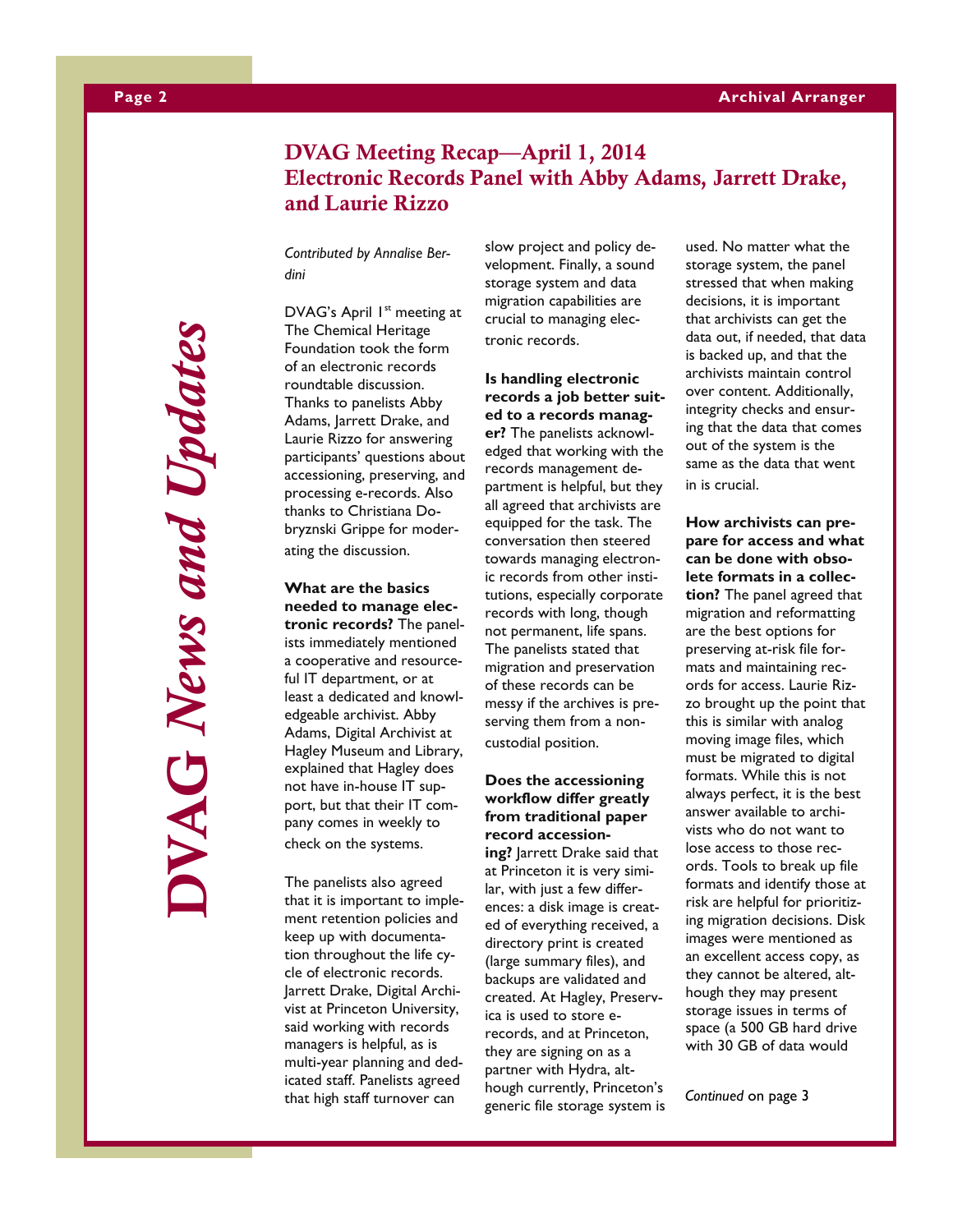## **Volume 21, Winter Page 3**

## **Open Forum ...continued from page 1**

better, but that's besides the point. I think the most important question is the last one: what can we do?

Lisa Huntsha has written an article giving some good advice "Being an Advocate [for the Profession"](http://inalj.com/?p=32159) she suggests:

- Develop your own "elevator speech."
- Join or start an advocacy group in your area

 Take every opportunity to promote the value of libraries/archives/museums

Additionally I think it's important to Regularly Communicate with Decision-Makers! Decision makers include people at institutions who can create new positions, help advocate for one another for the creation of new jobs and offer input about what the job qualifications and requirements should be. Be patient and positive but persistent. It may [advocacy/](http://beta.dvarchivists.org/2014/02/03/funbag-1-professional-advocacy/)

take a while for a new position to go through, but don't give up on it.

If you have helpful insight into these issues, please share and discuss in comments!

To weigh in on the discussion, check out the blog post: [http://](http://beta.dvarchivists.org/2014/02/03/funbag-1-professional-advocacy/) [be](http://beta.dvarchivists.org/2014/02/03/funbag-1-professional-advocacy/)[ta.dvarchivists.org/2014/02/0](http://beta.dvarchivists.org/2014/02/03/funbag-1-professional-advocacy/) [3/funbag-1-professional-](http://beta.dvarchivists.org/2014/02/03/funbag-1-professional-advocacy/)

## **Membership Report**

So far in 2014, five new members have joined DVAG. Please join me in welcoming Liz Fite, Chelsea Houck, Edward Rice, Allison Sharkey, and Hoang Tran.

If you haven't yet paid your membership dues for 2014, please do so right away. Members in arrears will be removed from the DVAG listserv in early June.

## **April 1 meeting recap ….continued from page 2**

that just because a record is born digital, many expect that it will be available online. This stressed the importance of having access-only files that do not allow the users to modify data, especially since even transferring certain types of files alters the metadata. Disk images will always have correct information, making them useful for the finding aid and during processing.

**And what about pro-**

**cessing?** Jarrett Drake explained that time spent on processing is very fluid and will be different for every collection, since it depends on file types, size of the data, and number of files in the accession. Creator embedded metadata makes processing easier and faster. Abby Adams explained that the level of processing will of course change the time expected, for example, MPLP could even just mean processing at the directory level. Just as with paper records, time invested in processing will depend on the use expected and level of processing necessary for each collection.

Clearly, this panel was full of rich and valuable information for archivists looking for answers to questions about electronic records, and really, we only scratched the surface. Big thanks to The Chemical Heritage Foundation for hosting the event.

**DVAG** *News and Updates*

DVAG News and Updates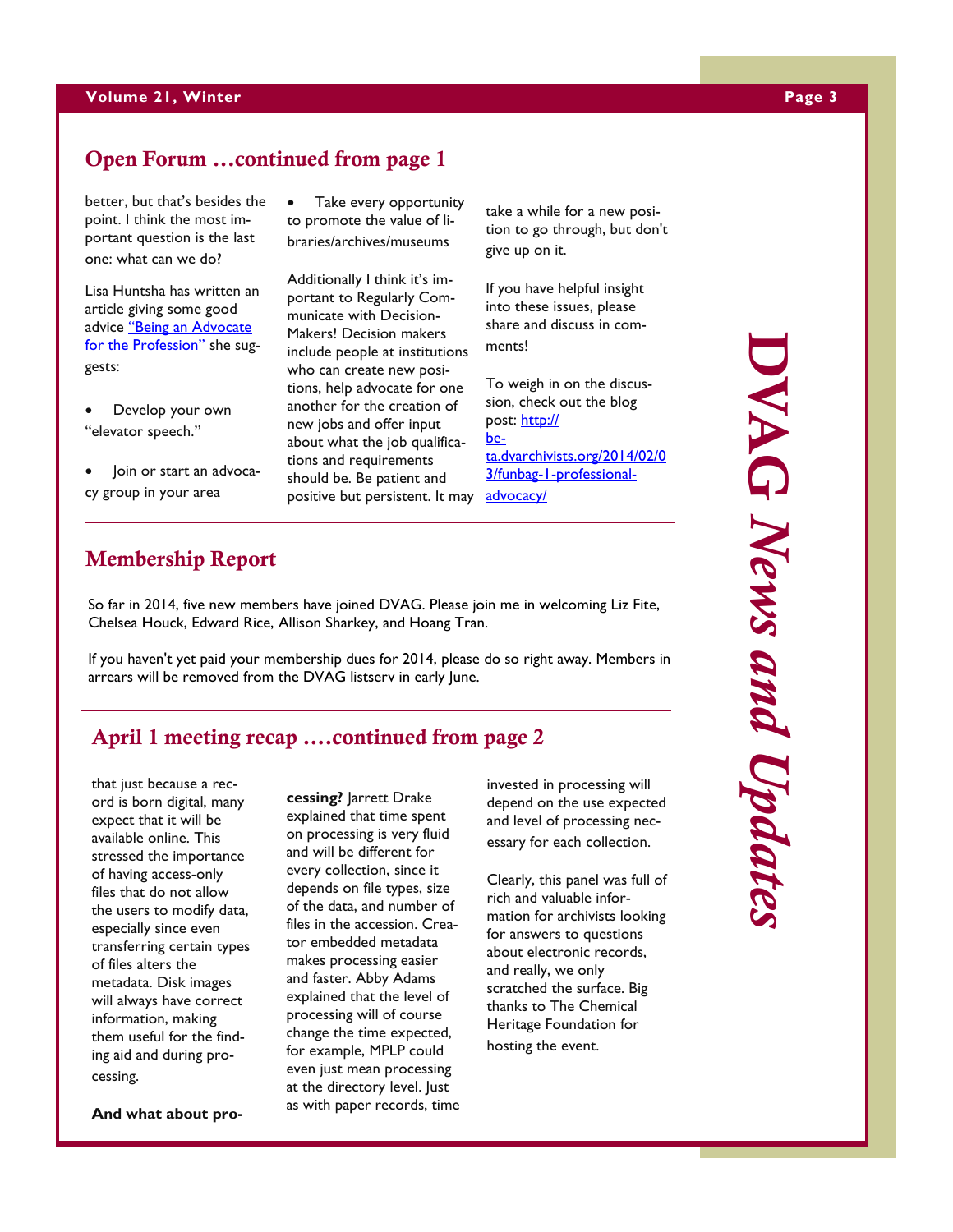## **Treasurer's report, 2013**

|                                                         |               | <b>DVAG</b> | THATCamp*                |                  | <b>TOTAL</b> |             |
|---------------------------------------------------------|---------------|-------------|--------------------------|------------------|--------------|-------------|
| Balance on December 31, 2013<br>Balance on May 31, 2014 |               | \$10,384.59 | \$1,293.91<br>\$1,293.91 |                  | \$11,678.50  |             |
|                                                         |               | \$12,048.61 |                          |                  | \$13,342.52  |             |
|                                                         | <b>Budget</b> | Irst Q      | May 31                   | 3rdQ             | 4thQ         | <b>YTD</b>  |
| Income:                                                 |               |             |                          |                  |              |             |
| Interest                                                | 30            | 6.27        | 4.30                     | $\boldsymbol{0}$ | $\pmb{0}$    | 10.57       |
| Dues 3 yr                                               | 1500          | 630.00      |                          | 0                | $\mathbf 0$  | 630.00      |
| Dues I yr                                               | 1200          | 480.00      | 444.00                   | 0                | 0            | 924.00      |
| <b>Donations</b>                                        | 100           | $\pmb{0}$   | $\mathbf 0$              | 0                | 0            | $\mathbf 0$ |
| Other                                                   | $\mathbf 0$   | $\mathbf 0$ | 0                        | $\mathbf 0$      | $\mathbf 0$  | $\mathbf 0$ |
| Total:                                                  | 2,830         | 1116.27     | 448.30                   | 0                | $\mathbf 0$  | 1564.57     |
| <b>Expenses:</b>                                        |               |             |                          |                  |              |             |
| Web-site/Domain                                         | 130           | 26.85       | 46.73                    | 0                | 0            | 53.70       |
| Refreshments                                            | 375           | 115         | 50.00                    | 0                | $\mathbf 0$  | 74.45       |
| <b>ABA Refreshment</b>                                  | 200           |             |                          |                  |              |             |
| PO Box                                                  | 90            | 0           | $\mathbf 0$              | $\boldsymbol{0}$ | 0            | $\mathbf 0$ |
| <b>Archives Month</b>                                   | 750.00        | $\mathbf 0$ | $\mathbf 0$              | 0                | $\mathbf 0$  | $\mathbf 0$ |
| Prof. Development                                       |               |             |                          |                  |              |             |
| grant                                                   | 1000          | $\mathbf 0$ | $\mathbf 0$              | $\mathbf 0$      | $\mathbf 0$  | $\mathbf 0$ |
| Workshop fund                                           | 500           | 0           | $\mathbf 0$              | $\mathbf 0$      | 0            | $\mathbf 0$ |
| PayPal fees                                             | 80            | 37.57       | 9.10                     | 0                | $\mathbf 0$  | 59.80       |
| Total:                                                  | 3125          | 179.42      | 171.83                   | $\boldsymbol{0}$ | 0            | 187.95      |
| Surplus/(Deficit)                                       | (295.00)      | 1038.85     | 337.77                   | 0                | $\mathbf 0$  | 1376.62     |

 $*$ THATCamp funds are held by DVAG as a courtesy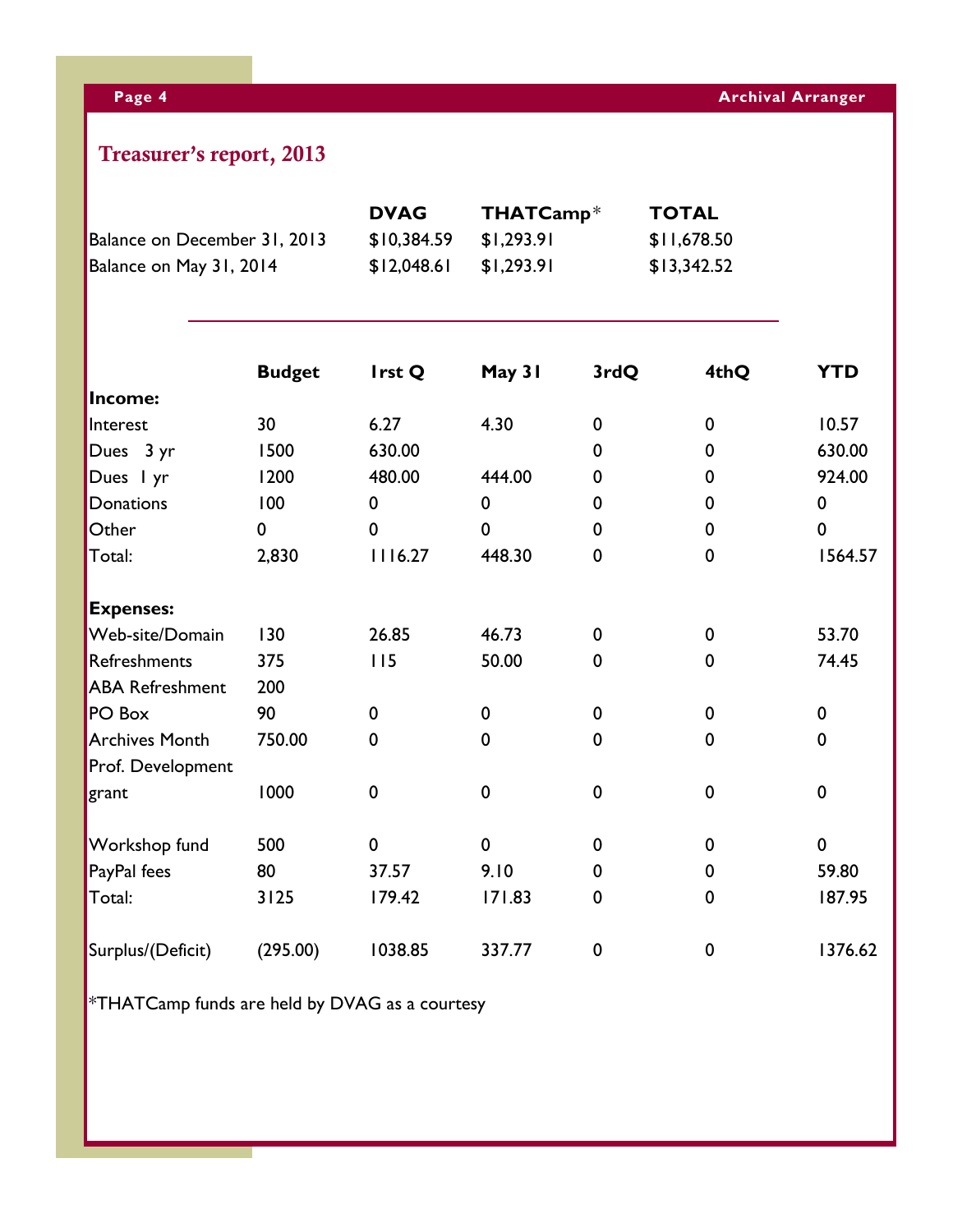## **2014 Membership Renewal Form**

Membership in the Delaware Valley Archivists Group (DVAG) is open to all individuals including regular and volunteer personnel of state and local historical societies; college and university archives and special collections; federal, state, and local archives and records centers; museums; libraries; business firms; educational, religious, and medical institutions; and other groups who collect, preserve, and make historical materials available for research use.

Dues for the 2014 January-December year are \$12.00. **Or you may pay for three years (January 2014-December 2016) for \$30 — a \$6 discount.** Please consider adding a few additional dollars to your check. A little goes a long way toward our goal of enhancing and expanding the benefits of your DVAG membership. **Now you may also pay online by credit card.** Go to the DVAG web site ["Membership" page](http://dvarchivists.org/membership/) and follow the directions.

For more information, contact Celia Caust-Ellenbogen, DVAG Membership Coordinator, at [membership@dvarchivists.org.](mailto:membership@dvarchivists.org)

-------------------------------------------------------------------------------------------------------------------

*Contact information provided below will be included in the 2014 DVAG membership directory. The email address provided below, if different from what is currently in our records or on the listserv, will be changed in both locations unless noted otherwise.* 

| Name:                   |              | Date:  |                                        |  |
|-------------------------|--------------|--------|----------------------------------------|--|
| Institution:            |              |        |                                        |  |
| Address:                |              |        |                                        |  |
| City:                   |              | State: | ZIP:                                   |  |
| Phone:                  |              | Fax:   |                                        |  |
| Email:                  |              |        |                                        |  |
| 2014 dues \$12.00 OR    |              |        |                                        |  |
| 2014-2016 dues \$30.00  |              |        |                                        |  |
| Contribution (optional) | $\mathbf{S}$ |        | (contribution is not tax deductible)   |  |
| <b>TOTAL</b>            | S            |        | (check or money order payable to DVAG) |  |

DVAG would like to acknowledge members who make additional contributions with a notice in the DVAG newsletter, *The Archival Arranger*. If you prefer not to be listed by name, check here:

Mail to: DVAG, P.O. Box 17162, Philadelphia, PA 19105-7162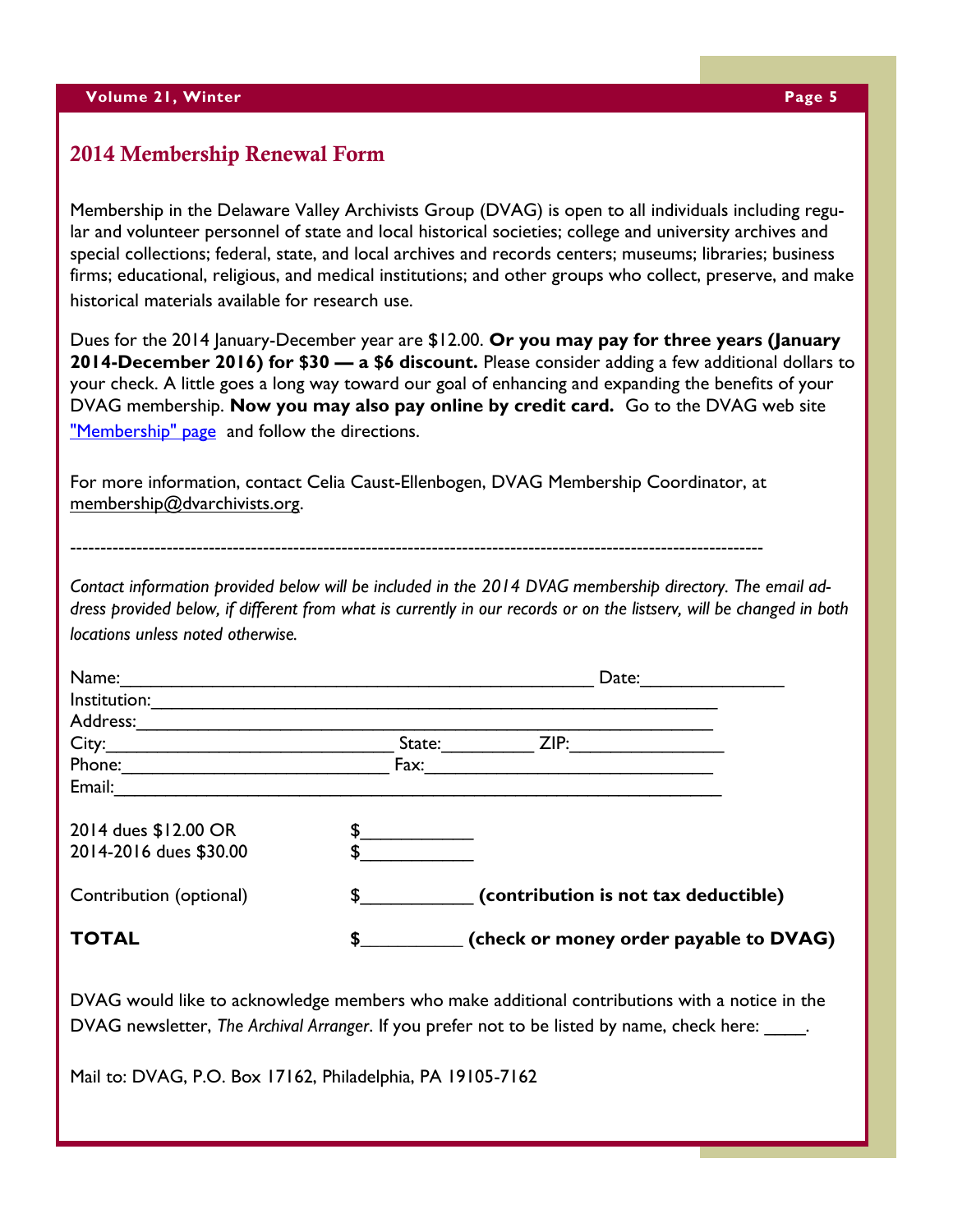## **Page 6 Arc Saving History: The Bull / Tuthill Deed**





*Contributed by Bryan J Dickerson, Township Archivist, Township of Brick, NJ*

States of America was barely 35 years old. Seventeen states comprised the young nation. James Madison was Presi-

In March 1810, the United

## **WWI Project Site to Launch in June**

*Home Before the Leaves Fall*, a collaborative digital history project hosted by Villanova University, is set to launch on June 28th, 2014, the 100<sup>th</sup> anniversary of Archduke Franz Ferdinand's assassination. The project will feature curated, thematic articles highlighting underutilized and newly digitized primary sources from libraries and archives around the Delaware Region, including the Historical Society of Pennsylvania, the Library Company of Philadelphia, Swarthmore College, the College of Physicians of

Philadelphia, and the Chemical Heritage Foundation. Initial topics include WWI poetry, naval and chemical warfare, propaganda, and industry, with numerous articles and topics to be added over the next four years. *Home Before the Leaves Fall* will also serve as the host site for various digital humanities projects, including a comprehensive database of soldiers from Philadelphia who died in the war compiled by Ruth S. Martin, Ph.D.

On June  $26<sup>th</sup>$  at 6:00pm, the Historical Society of Pennsyl-

dent. Abraham Lincoln was only a year old. And on 27 March 1810, Daniel Bull sold a tract of land to James Tuthill in the Town of Blooming Grove, New York. Two hundred and three years later and 115 miles to the south, James Tuthill's deed was spared from oblivion by an astute member of the Brick Township Public Works Department.

On 27 March June 1810, Daniel Bull sold a oneacre triangular-shaped tract of land in the Town of Blooming Grove New York to James Tuthill for \$10. Located in central Orange County about 60 miles north of New York City, Blooming Grove was a small rural town founded on 23 March 1799.

*Continued on page 11*

vania will host a launch party to celebrate and preview the project. The event will feature a lecture by Peter Williams, author of *Philadelphia: The World War I Years,* as well as digital and document displays of WWI materials from participating institutions. More information about the event is available at hsp.org.

Check out *Home Before the Leaves Fall* at wwionline.org and find us on Facebook, Twitter, and Tumblr for news and highlights from the project.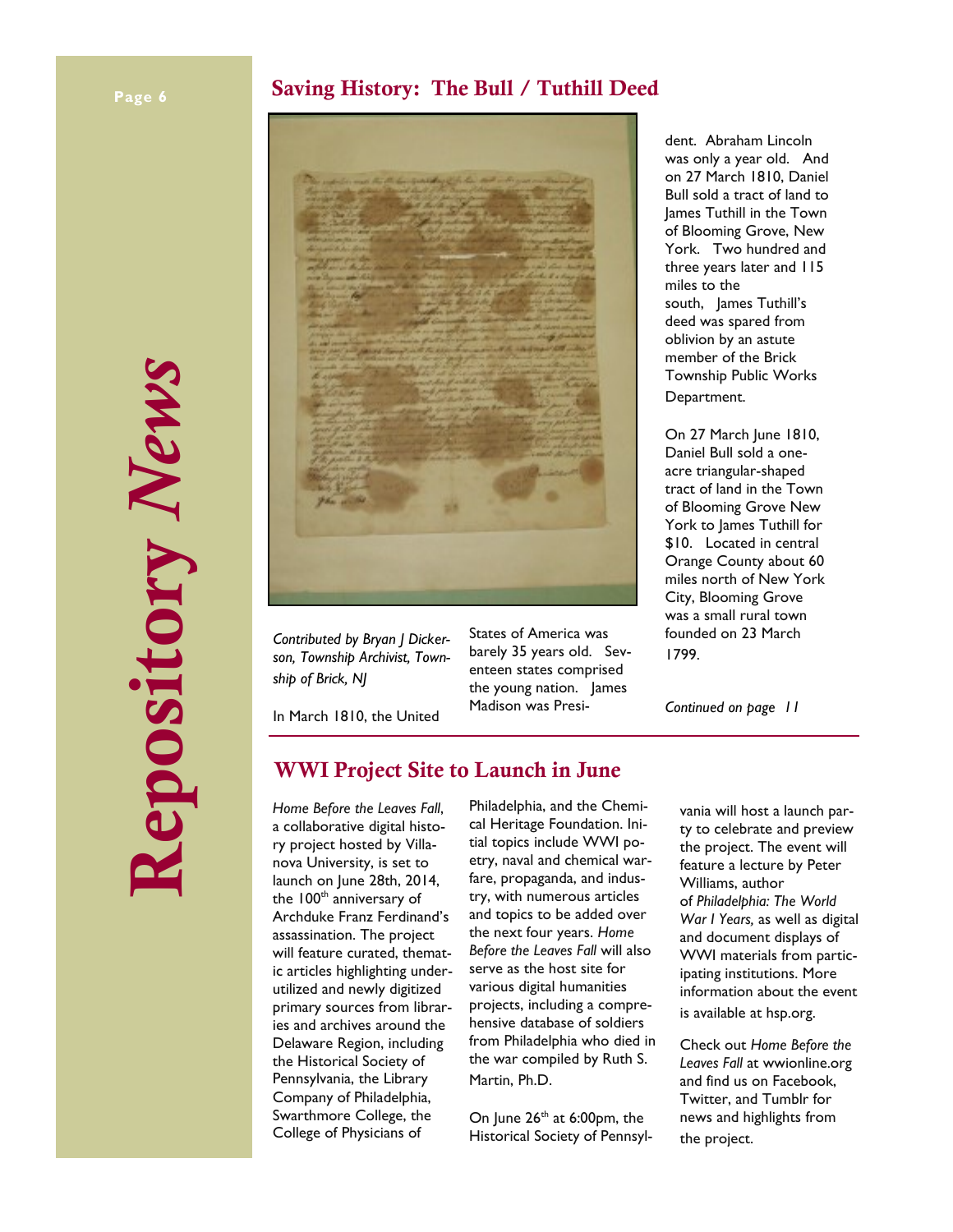## **Nina Long heads to New York City**

Nina Long, former Archivist and Curator at Philadelphia's Wistar Institute, is now associated with Michael Cohn Fine Arts Consultants of New York city. Michael Cohn provides an array of collections management and appraisal services to private collectors and small institutions. Nina will be doing project based work in inventory and cataloging as well as advising on other collections issues. Nina has formed her own company, Nina P. Long, LLC, and can be reached at [302-778-5925.](tel:302-778-5925)

## **Mark your calendars for Archives Month Philly 2014!**

Last year, more than 20 institutions around the Delaware Valley participated in **Archives** [Month Philly,](http://archivesmonthphilly.com/) a celebration of archives, special collections and cultural institutions held annually in October. Events included a film screening at PhilaMOCA, behind-the-scenes tours at the Free Library of Philadelphia and the Conservation Center for Art and Historic Artifacts, a lantern slide salon at the Wagner Institute of Science, and even happy hour at the historic Trestle Inn. With October fast approaching, DVAG needs

YOUR help to build an exciting calendar of events highlighting our collections and the work we do as archivists.

There are many ways to get involved and make this year's program the best one yet. Interested in developing and/or hosting an event? Send us your ideas at [archivesmonthphilly@gm](mailto:archivesmonthphilly@gmail.com) [ail.com](mailto:archivesmonthphilly@gmail.com). We're also looking for volunteers to serve as event liaisons and assist with publicity and web design. Archives Month Philly is a

great way to get involved in the Greater Philadelphia archives community and share your passion for our region's rich archival resources and institutions. Plus, it's a lot of fun, if we don't say so ourselves!

We look forward to hearing from you and don't forget to mark your calendar for Archives Month Philly 2014!

**---** The Archives Month Philly team

## **NARA Announces closings and consolidations**

Washington, DC…As part of ongoing budget adjustments, Archivist of the United States David S. Ferriero announced the permanent closure of three National Archives facilities. This year, the National Archives facility in Anchorage, AK, will close and two facilities in the Philadelphia, PA, area will be consolidated to a single site. Within the next two years, two Archives' facilities in Fort Worth, TX, also will be consolidated to a single site. These closures and

consolidations will result in estimated annual cost savings of approximately \$1.3 million. To learn more, click here:

[http://www.archives.gov/](http://www.archives.gov/press/press-releases/2014/nr14-41.html) [press/press-releases/2014/](http://www.archives.gov/press/press-releases/2014/nr14-41.html)

Have an interview coming up and want to practice your skills? Need help with your resume or cover letter?

Contact DVAG's **Resume and Practice Interview Bureau**  and get a mentor today! arranger@dvarchivists.org



## **Repository** *News* Repository News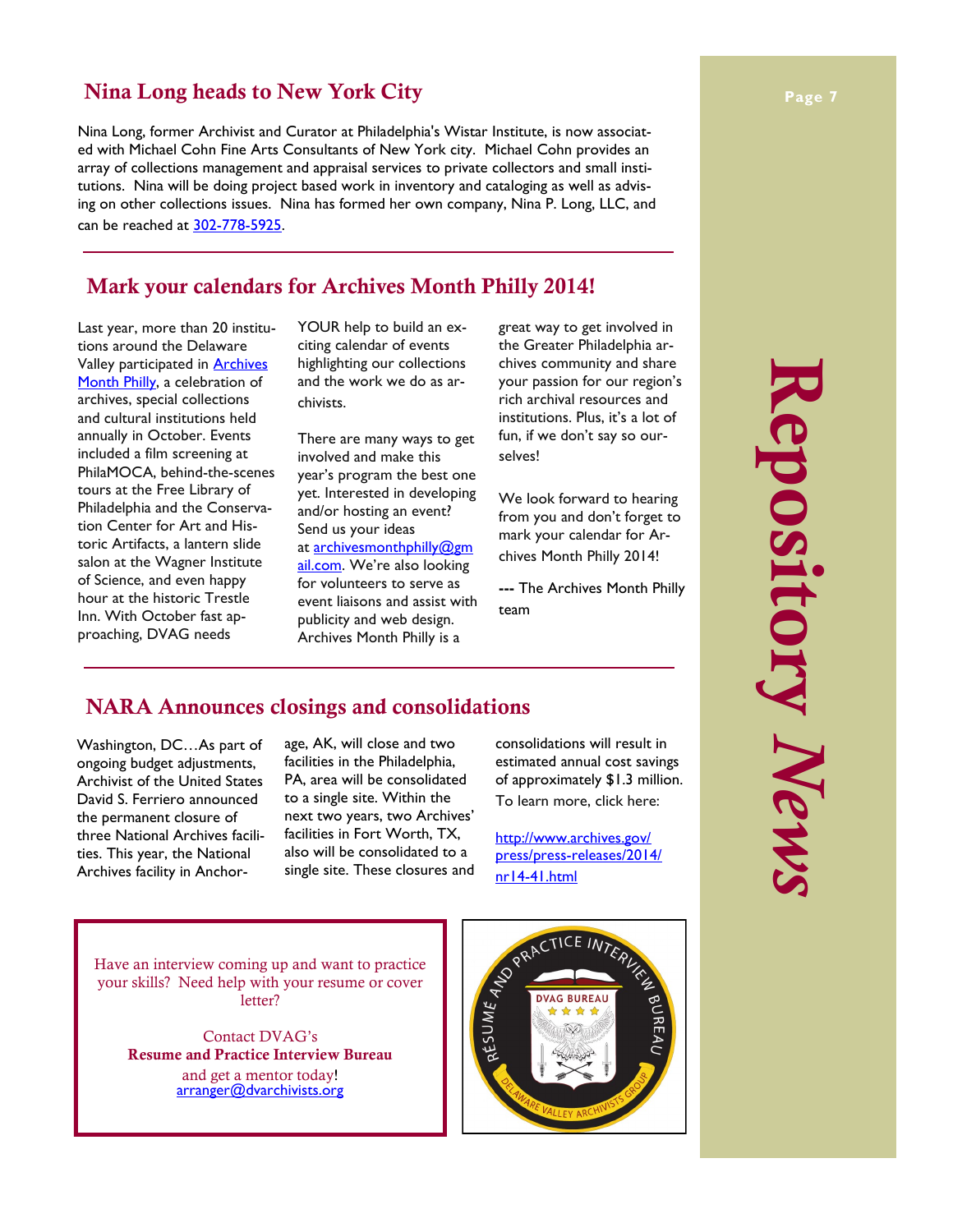## **Christ Church Wraps Up Two Year Grant from The Pew Charitable Trusts**

*Contributed by Carol Smith*

Christ Church, Philadelphia has recently completed a two-year grant with The Pew Charitable Trusts that has provided greater access to the Church's historic records, conservation of  $18<sup>th</sup>$  century records, stabilization of the environment for our archives space, and work on the Church's 20<sup>th</sup> century history.

Nearly 100 years of Vestry minutes (1717-1815) were scanned by the Regional Scanning Center and placed online along with a transcription of each entry. The minutes are searchable by names or key words across one volume or all three. Additionally the Church's baptism, marriage, and burial records, originally searchable only through the early years of the 19<sup>th</sup> century, are now searchable through 1900. Pew rent records from 1778-1785 are also available. Pew rents provide us with names of those who worshipped regularly at Christ Church over the years and allow us to capture more information about the Congregation. A searchable pew chart from the mid-eighteenth century is also posted on this site to allow researchers to get a sense of where pews were located and which parishioners sat in neighboring



pews. This new site can be accessed through the Church's main website by clicking on the link below the panel, *Explore Our History*.

## More of the Church's artifact and archival holdings are on display as well, as the funding enabled the purchase of new exhibit cases for both the Church and the adjacent Neighborhood House, the Church's parish center. Neighborhood House also serves as a vibrant new theater space providing new audiences for our exhibits.

Funding also provided for the conservation of 17 volumes of the Church's  $18<sup>th</sup>$  century records at the Conservation Center for Art & Historic Artifacts. These included Vestry Minutes, Baptismal, Marriage & Burial Registers, Wardens' Accounts, and a manuscript Psalm Book. Among

the most significant, but rarely seen improvements afforded by this grant was the installation of water monitors and a separate HVAC system for the archives to ensure the long term preservation of the

Church's archives.

More in-depth processing of the Church's twentieth century archives took place (amidst the moves for the installation of the new HVAC system) and an oral history program was begun. Interviews with former clergy and staff members of the Church and Christ Church Preservation Trust, vestry members, and parishioners are underway as well as training of volunteers to continue the program took place. The stories that have emerged enlarge our understanding of life at Christ Church in the second half of the 20<sup>th</sup> century and we are looking forward to gathering as many different stories as we can.

**Repository** *News*epository News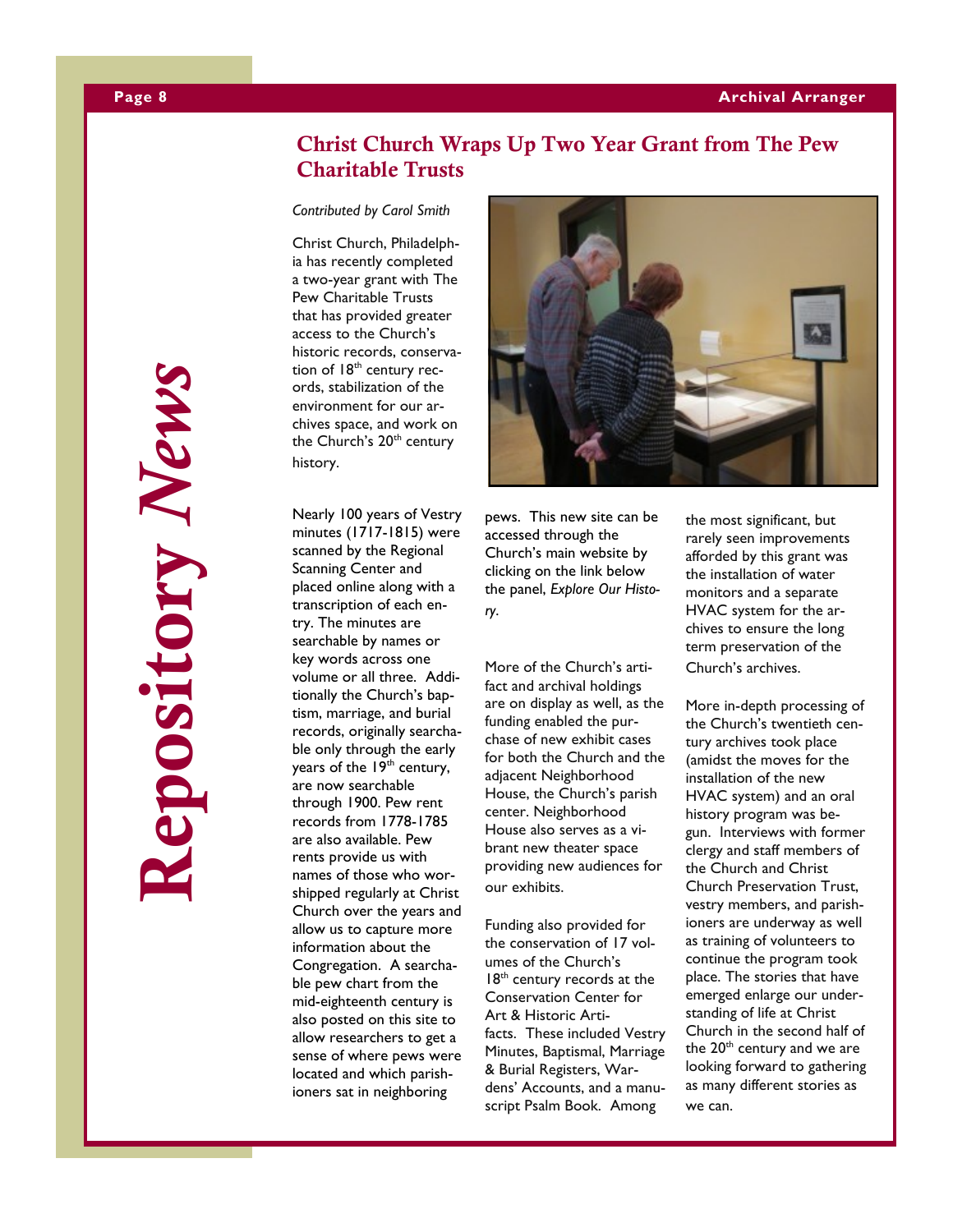## **New Finding Aid Tutorial at the American Philosophical Society**

*Contributed by Scott Ziegler*

It's not easy for a patron to know what to do when they enter an archives. This simple truth is nice to keep in mind when thinking about how patrons view us. And it was the motivation behind the American Philosophical Society's newest attempt to ease some of the burden on the researcher. Recently, the APS released a new tutorial meant to orient researchers in the sometimes -mysterious process of paging material.

See the tutorial here: <http://www.amphilsoc.org/tutorials/findingaids/>

Built like a product tour, the tutorial covers the basic steps from searching for collections to paging specific items. It's build with jQuery Improptu ([http://trentrichardson.com/](http://trentrichardson.com/Impromptu/) [Impromptu/\)](http://trentrichardson.com/Impromptu/); additional technical information can be found on Scott's blog: [http://](http://www.scottlouisziegler.com/2014/04/02/finding-aid-tutorial-with-jquery-impromtu/) [www.scottlouisziegler.com/2014/04/02/finding](http://www.scottlouisziegler.com/2014/04/02/finding-aid-tutorial-with-jquery-impromtu/)-aid-tutorial-with-jquery-impromtu/

## **Bull/Tuthill Deed ...continued from page 6**

Somehow, the original Bull / Tuthill Deed came into the possession of a resident of Brick Township, a large suburban municipality located in Ocean County, New Jersey. This resident apparently did not see any value (historical or otherwise) for the Bull / Tuthill Deed. In May 2013, she took the Deed (now in a large picture frame) to the Brick Township Public Works garbage and recycling transfer facility along with a large number of other items for disposal. Dave McLaughlin of Brick DPW noticed the deed and instantly recognized its historical value. He saved the Deed from disposal and turned it over to the Brick Township

Municipal Archives for preservation.

Though fragile and stained in various places, the Bull / Tuthill Deed was in good condition. The ink was still dark and the writing legible. Apparently, minimal effort had been made by the previous owners of the document to preserve the document, beyond placing it in a glass frame.

Both McLaughlin and the Township Archivist decided that the deed properly belonged back in the community from which it originated. So the Archivist called the Town Clerk of Blooming Grove, who enthusiastically agreed to receive the Bull / Tuthill Deed.

The next challenge was how to get the fragile 203 -year old document safely up to Blooming Grove. Fortunately that problem was solved by another Township employee, Brunson Powner. Fortuitously, he was heading to upstate New York for a wedding in July. So he made a short detour to transport the Deed to Blooming Grove and return it to its community of origin.

Thus thanks to an alert municipal employee, this irreplaceable artifact of Blooming Grove history is now safely preserved in that community's Municipal Building, instead of rotting away in a landfill in coastal New Jersey.

## **Repopository** *News* **Repository** *News* Lepository News

## **Check DVAG's blog regularly for news and updates dvarchivists.org**

## **9**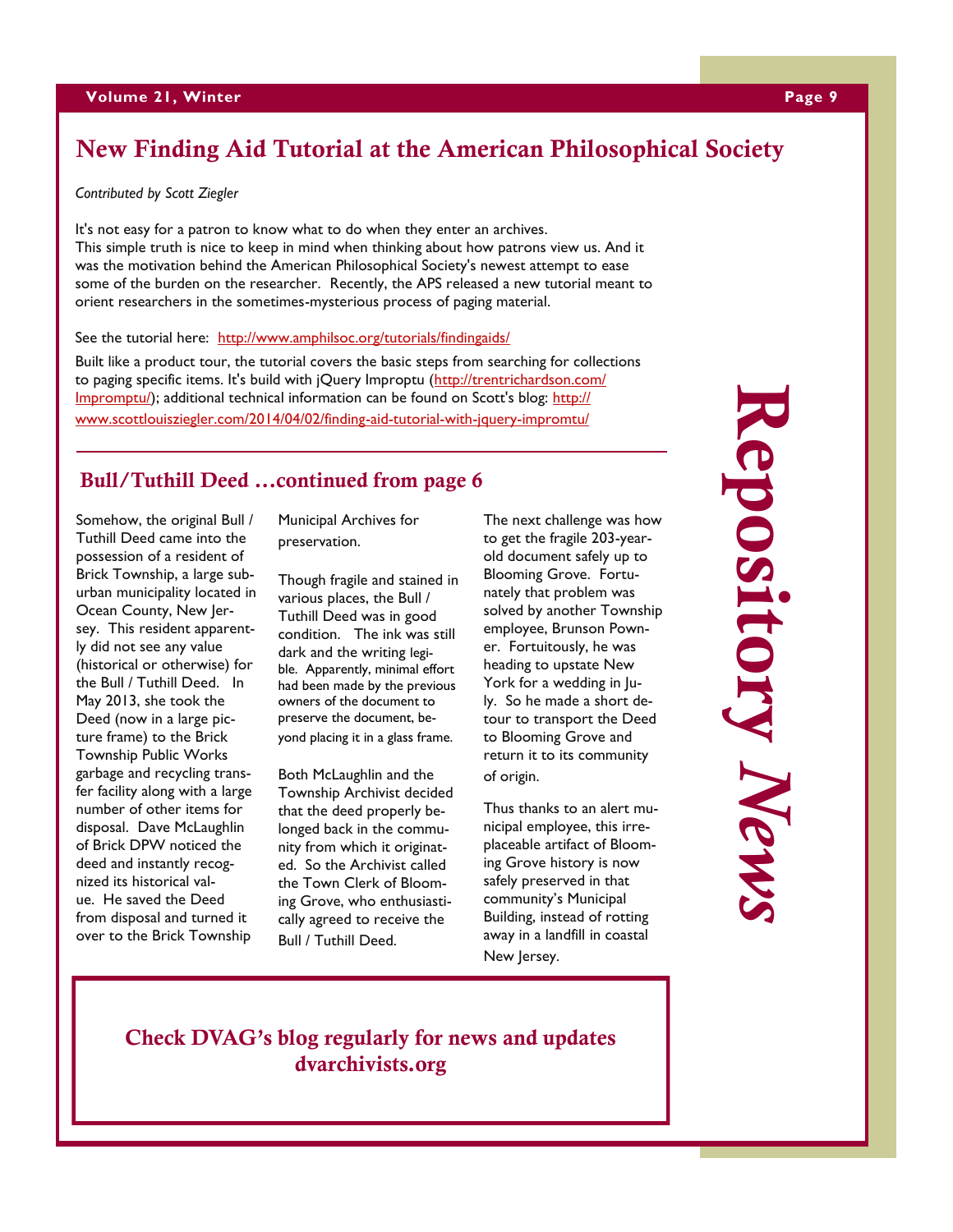# **Education & other information**Education & other information

## **Local Archivists Earn DAS Certification**

Bertha Adams and Nicole Joniec recently satisfied all requirements for the Digital Archives Specialist (DAS) Certificate offered by the Society of American Archivists. DAS certificate holders must complete nine courses and pass a comprehensive examination. The program focuses on establishing an understanding of the nature of electronic records, requirements and roles related to digital archives, strategies for each phase of the record life cycle, digital curation and new tools and technologies. Bertha has worked as a project archivist these past thirteen years. Nicole is Print Department Assistant and Digital Collections Manager at the Library Company of Philadelphia.

For information regarding the program, visit <http://www2.archivists.org/prof-education/das>

## **Award Announcement: Arline Custer Memorial Award Mid-Atlantic Regional Archives Conference (MARAC)**

**DEADLINE: July 31, 2014**

## **Description of the Arline Custer Memorial Award**

Presented by the MARAC Arline Custer Memorial Award Committee, this award honors the memory of Arline Custer (1909- 1975), MARAC member and editor of the National Union Catalog of Manuscript Collections.

## **Eligibility**

The Arline Custer Memorial Award recognizes the best books and articles written or compiled by individuals and institutions in the MARAC region – the District of Columbia, Delaware, Maryland, New Jersey, New York, Pennsylvania, Virginia, and West Virginia.

Works under consideration include, but are not limited

to, monographs, popular narratives, reference works, and exhibition catalogs using archival sources.

Individuals or institutions may submit up to two works published between July 1, 2013 and June 30, 2014.

## **Evaluation**

Works must be relevant to the general public as well as the archival community. They also should be original and well researched using available sources. In addition, they should be clearly presented, well written and organized. Visual materials, if used, should be appropriate to the text. Preference will be given to works by archivists.

## **Award**

Up to two awards may be given, with a maximum value of \$200.00 for books and \$100.00 for articles. The 2014 awards will be announced at the Fall 2014 Conference in Baltimore, MD.

## **How to submit an entry**

Please send two copies of each submission with a letter of nomination to the Senior Co-Chair of the Arline Custer Memorial Award Committee:

Elizabeth Shepard 39 Harrison Avenue, Unit #8

Montclair, NY 07042

Entries must be received by July 31, 2014.

For additional information about this award and a list of previous award winners, see the Arline Custer Memorial Award site at [http://](http://www.marac.info/arline-custer-award) [www.marac.info/arline-](http://www.marac.info/arline-custer-award)

[custer-award](http://www.marac.info/arline-custer-award)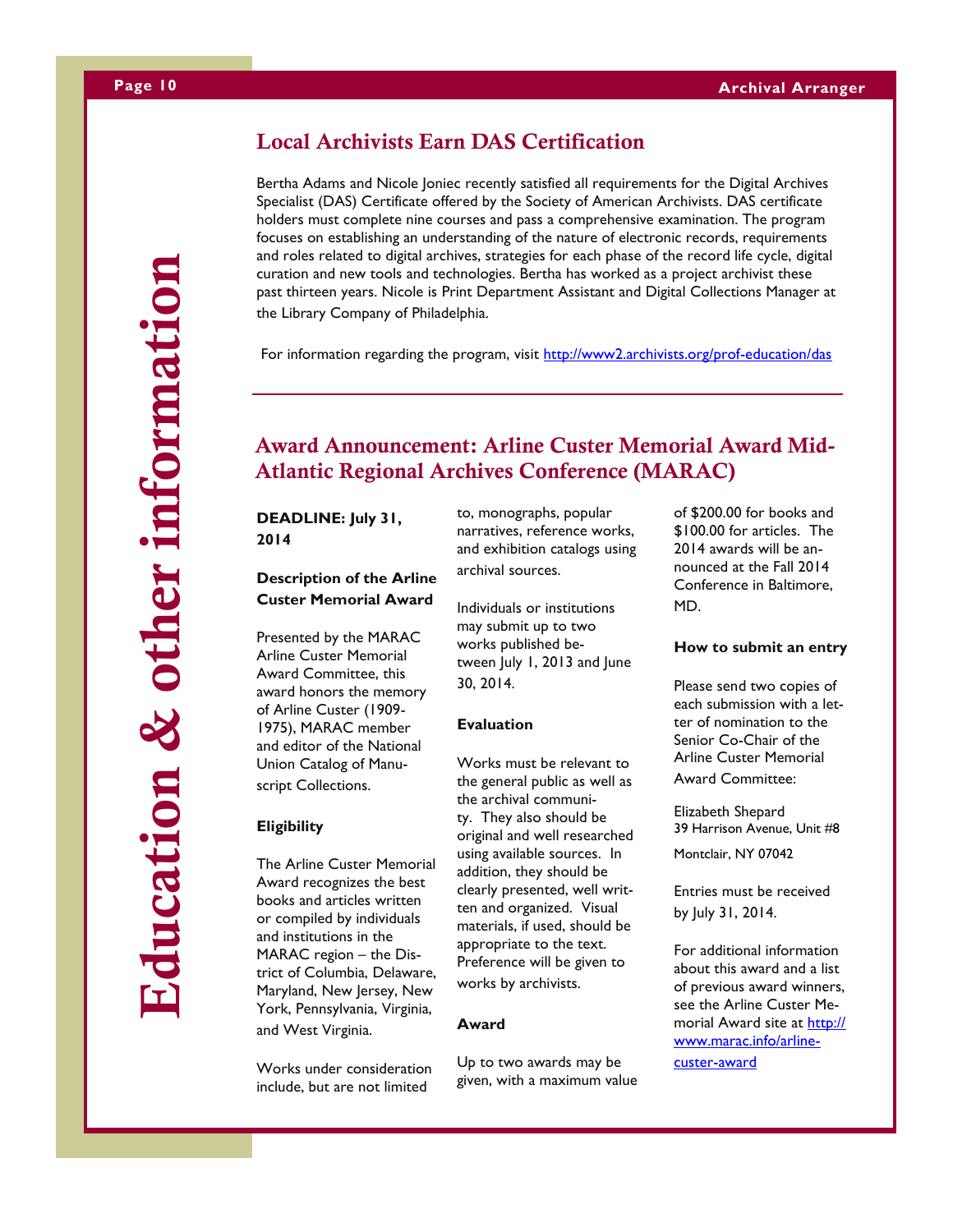## **Volume 21, Winter Page 11**

## **Archives and History Day, Monmouth County Library HQ, Manalapan, NJ**

Hosted by Monmouth County Archives "Music of the Civil War Era," presented by historian and musician Joe Becton, will be the featured program at this annual event. Becton's program will be from1 to 2pm. The complete event also includes a History Forum, 62 exhibit tables hosted by history organizations, awards presentations, and a history game with prizes, as well as a tour of the Monmouth County Archives, for which reservation is required. A program will be posted in advance of the event at[http://](http://www.visitmonmouth/archives) [www.visitmonmouth/](http://www.visitmonmouth/archives)

## [archives](http://www.visitmonmouth/archives)

No charge to attend; registration required only for tables for history organizations. In connection with Archives and History Day, there will also be an exhibit, Civil War: New Jersey in Focus, in the Monmouth County Library's gallery, during the entire month of October and subsequently on the lower level of the

library in the hallway near the Monmouth County Archives. See also the program for the Archives Week workshop on best practices for internships and a lecture on New Jersey's Civil War Photographers on October 8 at the library. For additional information, contact the Monmouth County Archives at [732-308-](tel:732-308-3771) [3771](tel:732-308-3771) or [gary.saretzky@co.](mailto:gary.saretzky@co.monmouth.nj.us) [monmouth.nj.us](mailto:gary.saretzky@co.monmouth.nj.us)

## **Conservation Center for Art and Historic Artifacts 2014 Collections Care Training Series**

*The Conservation Center for Art & Historic Artifacts (CCAHA) is pleased to announce that registration is now open for 2014's Collections Care Training Series!*

*Collections Care Training* programs are for staff who are involved in collections care activities or have responsibility for cultural collections, such as librarians, archivists, curators, collections managers, stewards of historic house museums, and records managers.

## **Preservation of Textiles**

Date: September 10, 2014 Location: Philadelphia Museum of Art Speaker: **Sarah Reiter**, Textile Conservator, Philadelphia Museum of Art; **Bernice Morris**, Assistant Conservator of Costume and Textiles, Philadelphia Museum of Art Fee: \$60 Time: 9:30 a.m. – 3:30 p.m.

**Exhibitions for Cultural Collections** Date: October 7, 2014 Location: Philadelphia History Museum at the Atwater Kent Speakers: **John Simmons**, President, Museologica; **Julianne Snider**, Assistant Director, Earth and Mineral Sciences Museum and Art Gallery, Penn State University Fee: \$60 Time: 9:30 a.m. – 3:30 p.m.

*Major funding for this program was generously provided by the William Penn Foundation, with additional support from The Pew Charitable Trusts, the Philadelphia Cultural Fund, the Independence Foundation, and the Pennsylvania Council on the Arts.*

See <http://www.ccaha.org/education/program-calendar> for details. If you have any questions, please call our Preservation Services department at (215) 545-0613, or e-mail pso@ccaha.org.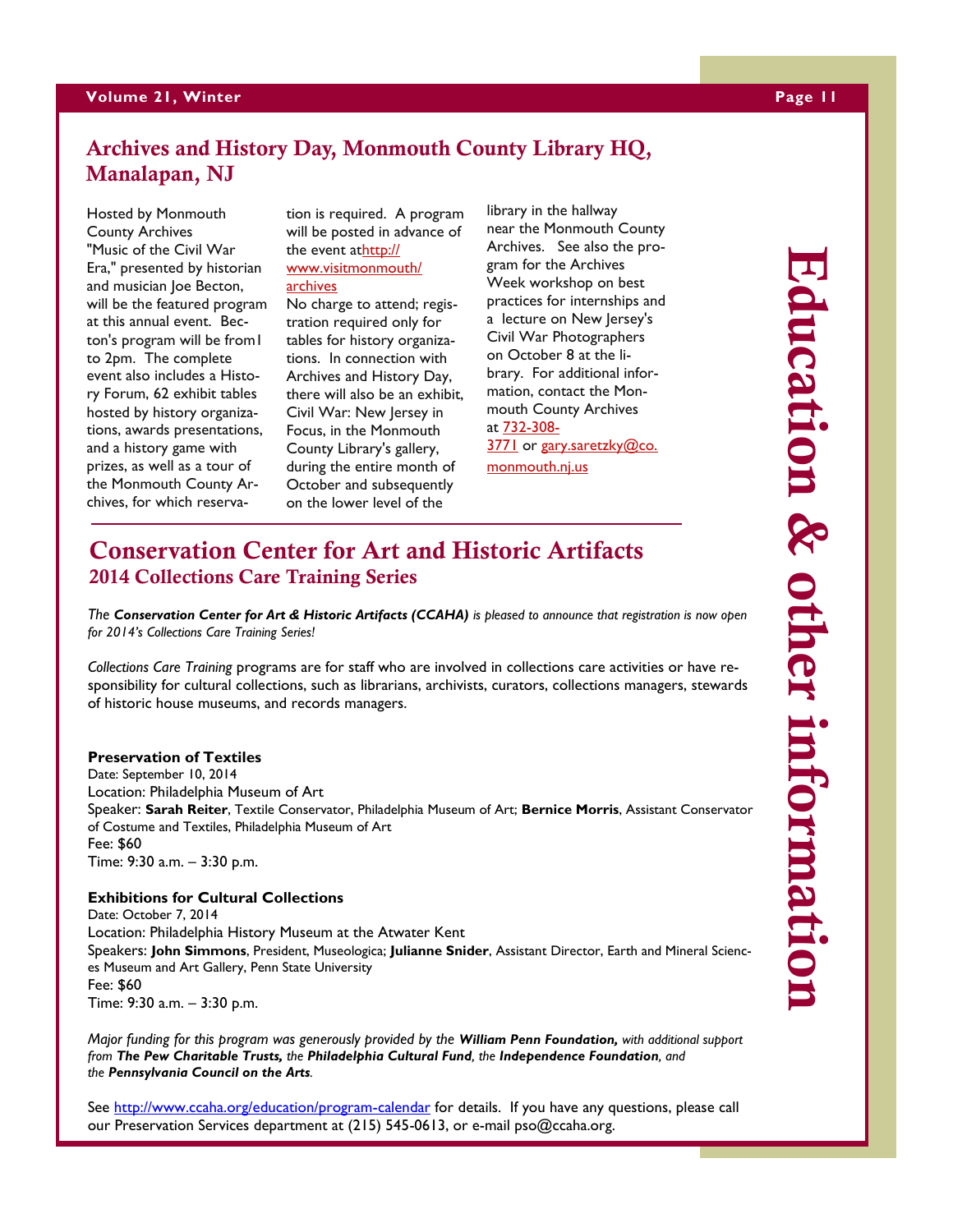## **MARAC Spring 2014: Destination Rochester!**

At the end of April, nearly 300 archivists gathered in Rochester, NY for the Spring 2014 Mid-Atlantic Regional Archives Conference. Organized around the theme "Film, Freedom, and Feminism," the conference featured a diverse line -up of presentations and speakers, including sessions on web archiving, electronic record-keeping, documenting social movements, and women in both the archival profession and popular culture. (This last session, the coyly named "Pop Tarts," was by far the most entertaining one I attended, if only for presenter Jennifer McDaid's lively account of Norfolk's famed burlesque theater!).

At Friday's plenary session, Kathleen Roe (Vice-President/President-Elect of the Society of American Archivists) officially opened the conference with a lively and engaging discussion of the state of the profession, invoking the example of

Katniss Everdeen to encourage attendees to catch the fire of archival advocacy. Following her remarks, Roe opened the floor to comments and discussion, which touched on topics ranging from archival education and training to internships, salaries, and collaboration with library and museum professionals. In addition to some delicious carrot cake, lunch featured a presentation by Kathy Connor (Curator of the George Eastman House and the George Eastman Legacy Collection), who provided an illustrative history of George Eastman and the Eastman Kodak Company and previewed the evening reception at the [George Eastman](http://www.eastmanhouse.org/)  [House International Muse](http://www.eastmanhouse.org/)[um of Photography and](http://www.eastmanhouse.org/)  [Film.](http://www.eastmanhouse.org/)

By far, the reception at the Eastman House was the highlight of the conference, giving attendees the opportunity to tour George East-



man's historic home, as well as the film vault and photo archives. Perhaps most impressive (besides the massive elephant head displayed in Eastman's living room, of course!) was the film vault, which houses original films by Alfred Hitchcock, Martin Scorsese, and Spike Lee, among other motion-picture luminaries.

The film vault is kept at a crisp 40 degrees Fahrenheit and notably features a small anteroom where films are stored for 48 hours in order to acclimate to the changing environmental conditions when moving between the vault and the workstation. The tour also included a peak at the archives' paperbased film collections, which encompass scrapbooks, lobby cards, publicity photos, and other ephemera featuring many familiar faces from Hollywood's golden age. Among the most interesting items

on display were research notebooks complied by Louise Brooks, the famed silent film star who relocated to Rochester at the behest of Eastman film curator James Card following her retirement from show business. With Card's help, Brooks' research at Eastman House served as a foundation for her 1982 collection *Lulu in Hollywood* and helped her to build a second career as a noted film writer.

All in all, MARAC Rochester was an entertaining and informative peak at some unique collections and projects happening around the Mid-Atlantic region. Next stop? Mark your calendars for [MARAC Fall 2014](http://www.marac.info/upcoming-conferences) in Baltimore (October 16th through 18th). After all, there's no one better to celebrate Archives Month with than your fellow archivists, right?

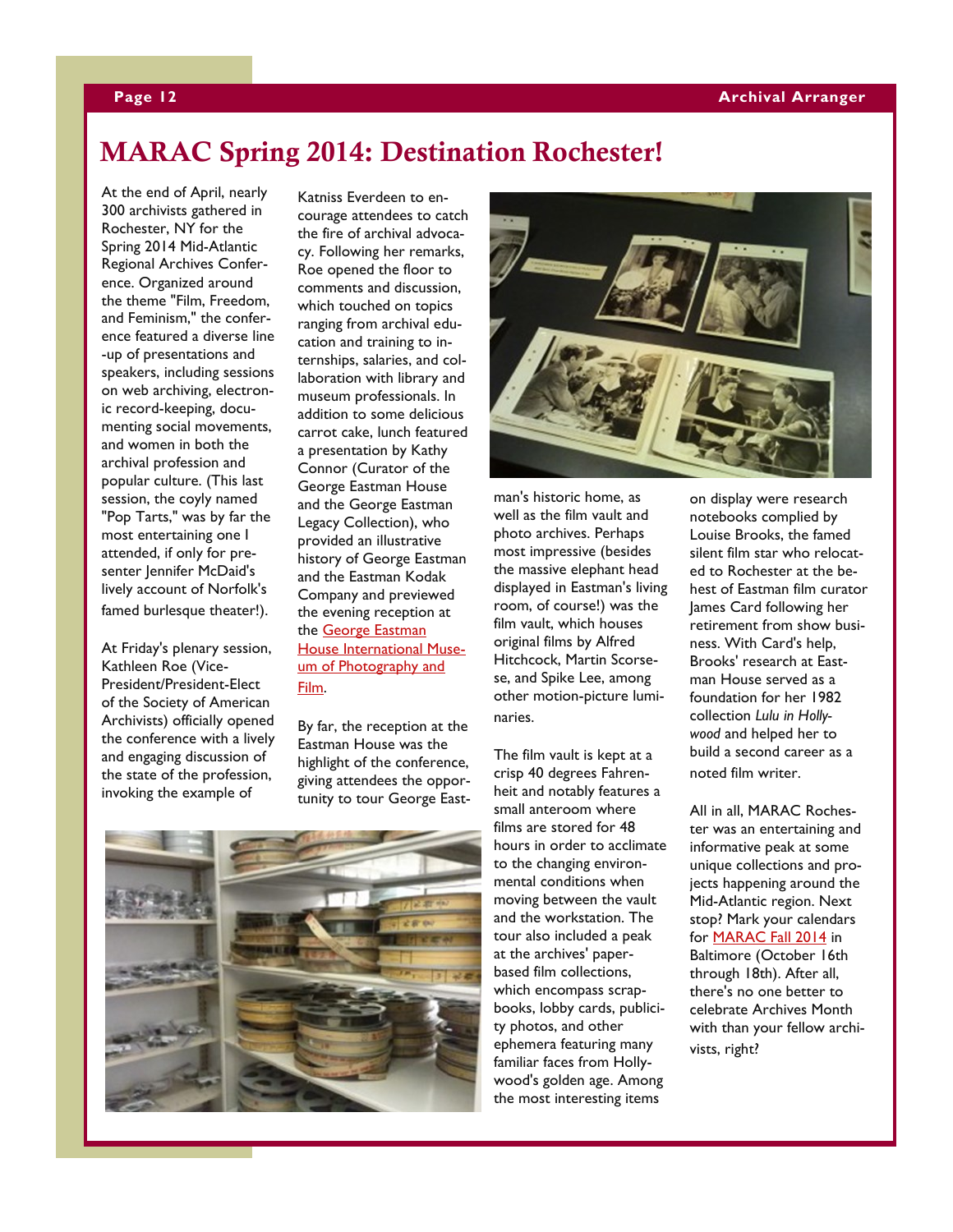## **Job Posting: Archivist for the Historical Society of Haddonfield Library**

Part Time, Permanent Position

Archivist for the Historical Society of Haddonfield Library

The Historical Society of Haddonfield is seeking a part-time archivist for its archives and library collections. The expectation is that this candidate will assume responsibility for the management of the library following a training period.

The Society's Collections include major archival manuscript collections dating from the late 17th to organizational records of currently active organizations, maps and deeds, and extensive photographic collections. It continues to actively collect records from its citizens and town organizations. It is part of the larger Historical Society of Haddonfield, a non-profit organization established in 1914 and dedicated to the preservation of the history of Haddonfield.

Responsibilities

- Processing of collections including re-housing with archival materials
- Entering of materials into databases and creation of finding aids
- Work with the Library Committee on future directions and projects
- Work with volunteers and other members of the Haddonfield Historical Society.
- Maintain active presence with local archival community

## **Requirements**

- Near completion or have received a Master's Degree in Library Science, Archives Management or History or comparable work experience
- Demonstrated experience in archives and knowledge of archival methods and techniques
- Ability to lift 40 pounds.
- Good organizational and communication skills
- Ability to work with volunteers on multiple levels
- Knowledge of Microsoft Office and database programs including PastPerfect

## Duration & Pay

16-20 hours/week. \$20 per hour. Weekdays. Permanent position. No benefits.

## To Apply

Send your resume, list of references and a cover letter via email to Carol Smith, Library Committee, Historical Society of Haddonfield, 343 Kings Highway East, Haddonfield, NJ hadhistlib@gmail.com Closing date – June 30, 2014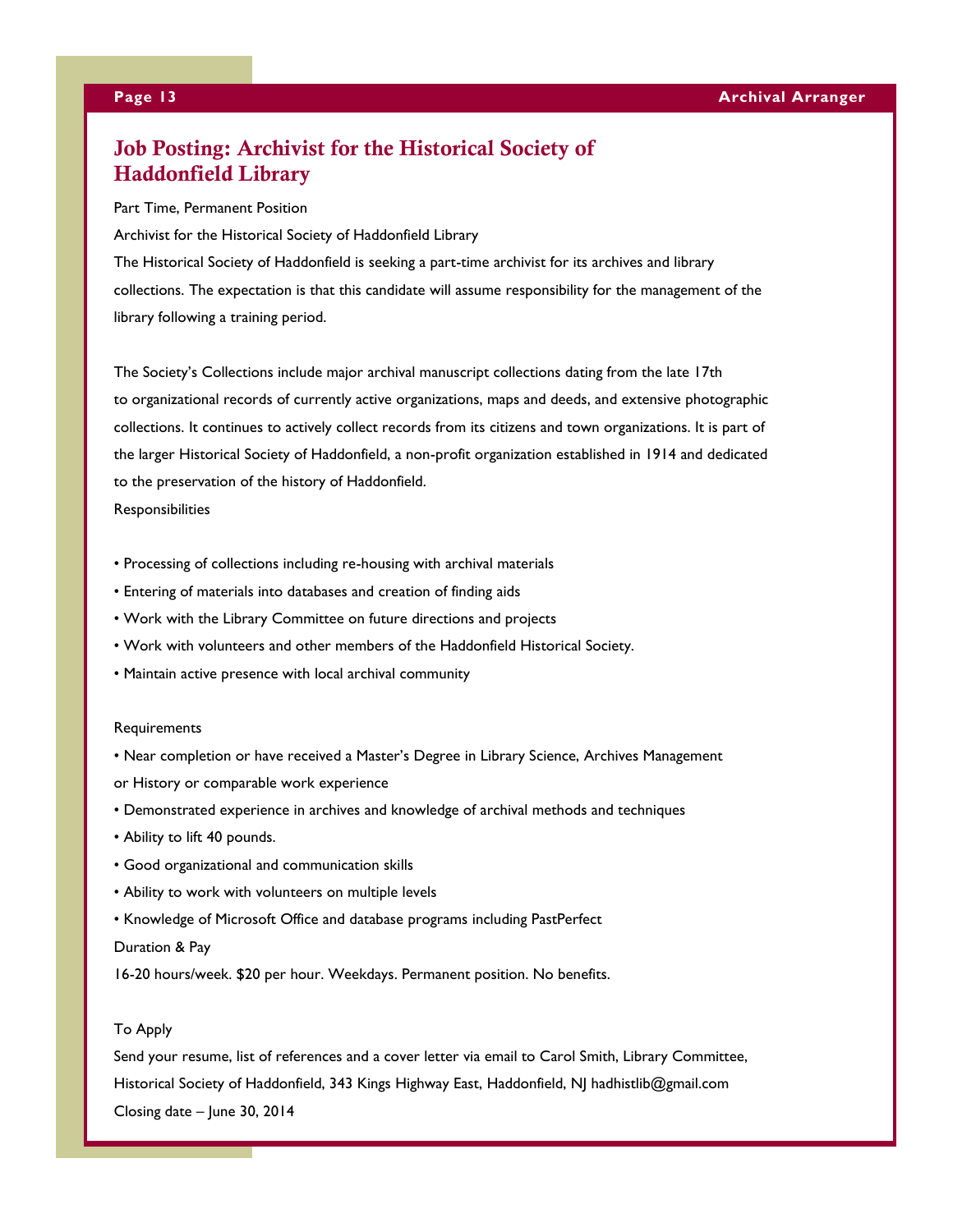## **Tumblr: the 24-hour archive**

Traditionally, archives and libraries are known for their restrictive hours (no evenings! one Saturday a month!) and quirky conventions (call slips! pencils only!). Lately, however, more and more institutions are using [Tumblr](https://www.tumblr.com/login) to bring their collections out of the vault and make them accessible 24 hours a day, 7 days a week. Founded in 2007, Tumblr is a microblogging and social networking website that librarian [Kate Tkacik](http://thelifeguardlibrarian.tumblr.com/) described in a recent webinar as "the best baby Twitter and Word Press didn't know they had." In honor of National Library Week, here's a round-up of some of the cool ways DVAG members are promoting their collections on Tumblr:

[Flat Tires and Engine Misfires](http://aacalibrary.tumblr.com/) (AACA Library & Research Center): A special collections research library devoted to automotive history, AACA started their blog in late 2012. Favorite posts include quirky advertisements, such as this one for [Ethyl gasoline,](http://aacalibrary.tumblr.com/post/39303386023/the-joker-origin-story-aparrently-after-taking) and an article about an early [stunt driver.](http://aacalibrary.tumblr.com/post/35066262894/the-somersaulting-automobile-these-fantastic) Posts about Volkswagens, which have a huge fan base, attract a lot of attention, including [this one](http://aacalibrary.tumblr.com/post/36664369431/das-brot-a-quirky-volkswagen-ad-from-1970-who) about a loaf of bread baked in the shape of a Volkswagen Beetle! The library has also used Tumblr to solve mysteries from their collections. For example, they recently sought help identifying the language used in [this advertisement](http://aacalibrary.tumblr.com/post/81595860786/1927-ford-from-the-east-a-really-neat-ford-ad) for Ford. To the librarians, it looked like Hindi, but two users identified it as Gujarati, one of the languages spoken in India. (Contributed by Matthew Hocker).

[Freawaru](http://freawaru.tumblr.com/) (Free Library of Philadelphia): Highlighting materials from the Free Library's Rare Book Department, this blog is a freelance project managed by Reference Librarian Katharine C. Chandler. She started posting about a month ago and already had a post go viral when an user re-tweeted [these images](http://freawaru.tumblr.com/post/79578399916/weaving-pattern-book-1816-borneman-ms-79#notes) of a 1816 weaving pattern book. (Contributed by Katharine Chandler).

[The Hagley Vault](http://hagleyvault.org/) (Hagley Museum and Library): Hagley started their blog back in November 2011 as a simple avenue to push out interesting content from their [Digital Archives.](http://digital.hagley.org/) Among their most popular images are [this one](http://hagleyvault.org/post/69484830976/dr-grace-hopper-with-programmers-1957-in) of computer programmer Grace Hopper, which coincided with a Google Doodle honoring her 107th birthday, and this Women's History [Month](http://hagleyvault.org/post/50649457428/stephanie-l-kwolek-developer-of-kevlar-circa) post celebrating Stephanie Kwolek, the developer of Kevlar. Interestingly for a library based in Wilmington, Delaware, images of New York attract a lot of attention as well, including these photographs of the **[Brooklyn Bridge](http://hagleyvault.org/post/68669987056/view-of-the-brooklyn-bridge-circa-1920s-click)** and the ["Great White Way."](http://hagleyvault.org/post/66187494129/the-great-white-way-circa-1920s-made-possible) (Contributed by Kevin Martin).

[HSPDigitalLibrary](http://hspdigitallibrary.tumblr.com/) (Historical Society of Pennsylvania): HSP's Digital Center for Americana started their blog around Fall 2013 in hopes of gaining more visibility for their materials and reaching new audiences. Momentum was slow, but steady until February 2014, when a *[Valentine's gif post](http://hspdigitallibrary.tumblr.com/post/76457957526/more-valentines-from-the-archives-this-is-a)* re-blogged by Tumblr superstar *[University of Iowa Special Collec](http://uispeccoll.tumblr.com/)*[tions](http://uispeccoll.tumblr.com/) went viral. Around the same time, Tumblr also highlighted HSP's blog in their Books category. Subsequently, the blog rapidly gained new followers and they currently have around 4,000! Since then, a few more posts have gone viral, including this [illustrated manuscript](http://hspdigitallibrary.tumblr.com/post/79985932835/illustrated-manuscript-of-the-witchcraft-of-dame) re-blogged by Harvard's [Houghton Library,](http://houghtonlib.tumblr.com/) and they're grateful for the support and camaraderie of special collections institutions on Tumblr. Bloggers have also learned pretty quickly that there's no telling what will or won't be liked. Regardless of likes and re-posts, two of their favorites include [this](http://hspdigitallibrary.tumblr.com/post/77211174296/dreaming-of-spring-while-i-digitized-engravings) gif of a Bartram engraving and drawings [of musical frequencies](http://hspdigitallibrary.tumblr.com/post/78113172943/behold-the-pendulograph-now-commonly-called) made from a pendulograph. (Contributed by Cathleen Lu).

[Ismarchives](http://ismarchives.tumblr.com/) (Independence Seaport Museum): The Independence Seaport Archives and Library launched their blog in July 2013 to highlight visually striking or otherwise quirky/odd/notable images from their collections. Ultimately, their goal is to use these images as a gateway to other online resources for the library and archives and images are a mix of high-quality scans and informal snapshots from staff smartphones. They also re-post media from other archival and cultural heritage organizations that may be of interest to their followers and consider Tumblr a chance to interact with those institutions as well. Their most popular post is -- what else? -- a [photograph](http://ismarchives.tumblr.com/post/56155234429/summer-lazing-an-afternoon-nap-on-the-olympia) of a puppy and kitten napping together on the deck of the Olympia. All together now: "Awww!" (Contributed by Sarah Newhouse).

[New York World's Fair Collections](http://nyworldsfaircollections.tumblr.com/) (Museum of the City of New York and Queens Museum): Started in April 2013, this blog is the collaborative endeavor of two museums, The Museum of the City of New York and The Queens Museum. The blog chronicles the processing of both the 1939 and 1964 New York World's Fair Collections, a project funded by the Cataloging Hidden Special Collections and Archives grant from the Council on Library and Information Resources (CLIR). Posts usually feature items devoted either to weekly or monthly themes, such as *[fair guides](http://nyworldsfaircollections.tumblr.com/post/80826580079/this-month-fair-guides-leaflet-for-the-1939-new)* and [state exhibits,](http://nyworldsfaircollections.tumblr.com/post/81903101543/fair-comparisons-florida-exhibit-1939-florida)